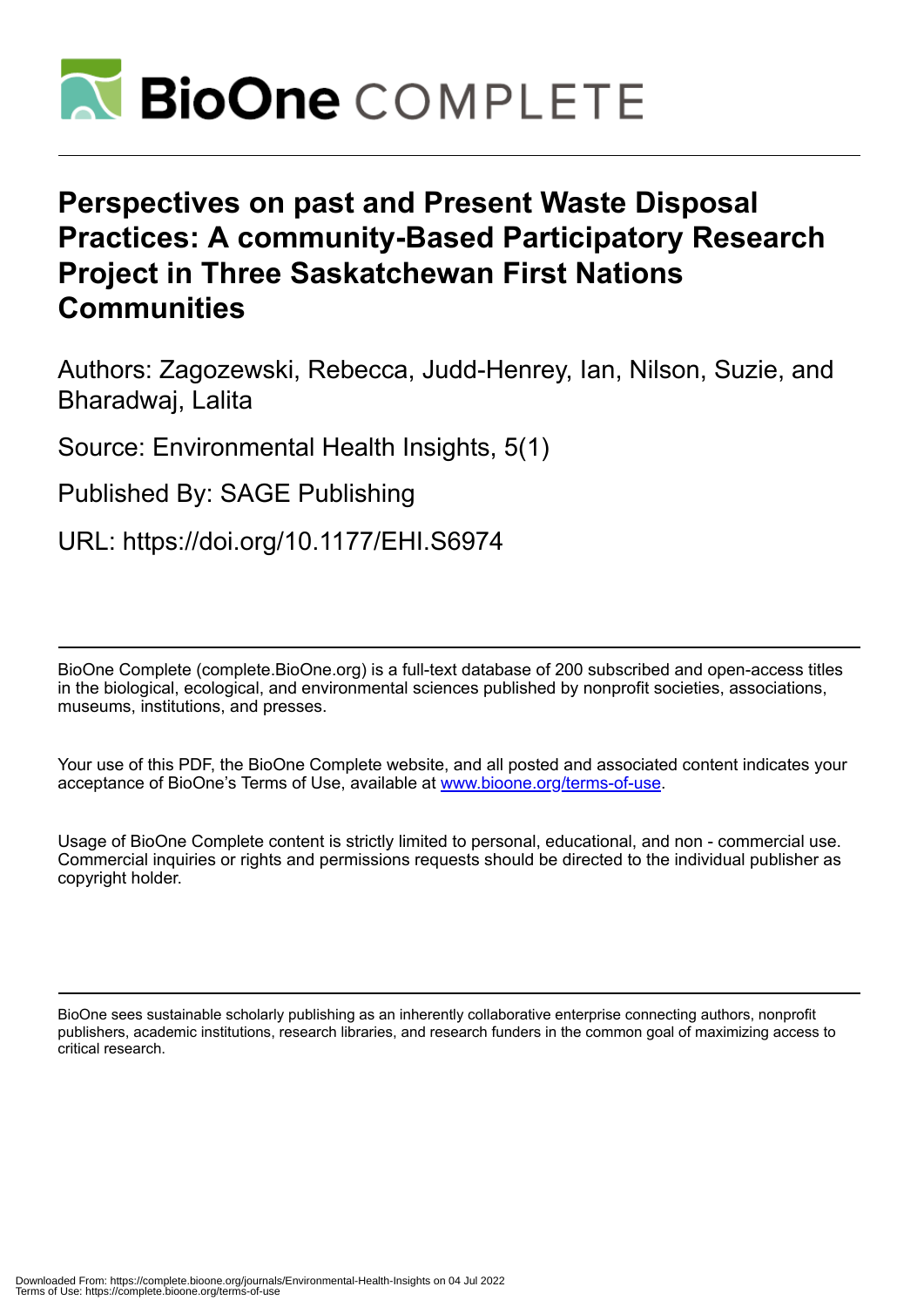

ORIGINAL RESEARCH

**Open Access** Full open access to this and thousands of other papers at <http://www.la-press.com>.

# **Perspectives on Past and Present Waste Disposal Practices: A Community-Based Participatory Research Project in Three Saskatchewan First Nations Communities**

Rebecca Zagozewski<sup>1,5</sup>, Ian Judd-Henrey<sup>2</sup>, Suzie Nilson<sup>3</sup> and Lalita Bharadwaj<sup>3,4,5</sup>

<sup>1</sup>College of Graduate Studies and Research, <sup>2</sup>AMEC Saskatoon, Department of Biology, Vancouver Island University, Nanaimo, British Columbia. <sup>3</sup>College of Nursing, <sup>4</sup>School of Public Health, <sup>5</sup>University of Saskatchewan, Saskatoon Saskatchewan, S7N 5E5. Corresponding author email: [lalita.bharadwaj@usask.ca](mailto:lalita.bharadwaj@usask.ca)

**Abstract:** The impact of current and historical waste disposal practices on the environment and human health of Indigenous people in First Nations communities has yet to be adequately addressed. Solid waste disposal has been identified as a major environmental threat to First Nations Communities. A community-based participatory research project (CBPR) was initiated by the Saskatoon Tribal Council Health and Family Services Incorporated to investigate concerns related to waste disposal in three Saskatchewan First Nations Communities. Utilizing a qualitative approach, we aimed to gain an understanding of past and present waste disposal practices and to identify any human and environmental health concerns related to these practices. One to one interviews and sharing circles were conducted with Elders. Elders were asked to share their perspectives on past and present waste disposal practices and to comment on the possible impacts these practices may have on the environment and community health. Historically waste disposal practices were similar among communities. The homeowner generated small volumes of waste, was exclusively responsible for disposal and utilized a backyard pit. Overtime waste disposal evolved to weekly pick-up of un-segregated garbage with waste disposal and open trash burning in a community dump site. Dump site locations and open trash burning were identified as significant health issues related to waste disposal practices in these communities. This research raises issues of inequity in the management of waste in First Nations Communities. It highlights the need for long-term sustainable funding to support community-based waste disposal and management strategies and the development of First Nations centered and delivered educational programs to encourage the adoption and implementation of waste reduction, reutilization and recycling activities in these communities.

**Keywords:** first nations, community-based participatory research, waste disposal and management, human and environmental health

*Environmental Health Insights* 2011:5 9–20

doi: [10.4137/EHI.S6974](http://dx.doi.org/10.4137/EHI.S6974)

This article is available from [http://www.la-press.com.](http://www.la-press.com)

© the author(s), publisher and licensee Libertas Academica Ltd.

This is an open access article. Unrestricted non-commercial use is permitted provided the original work is properly cited.

Environmental Health Insights 2011:5 **9**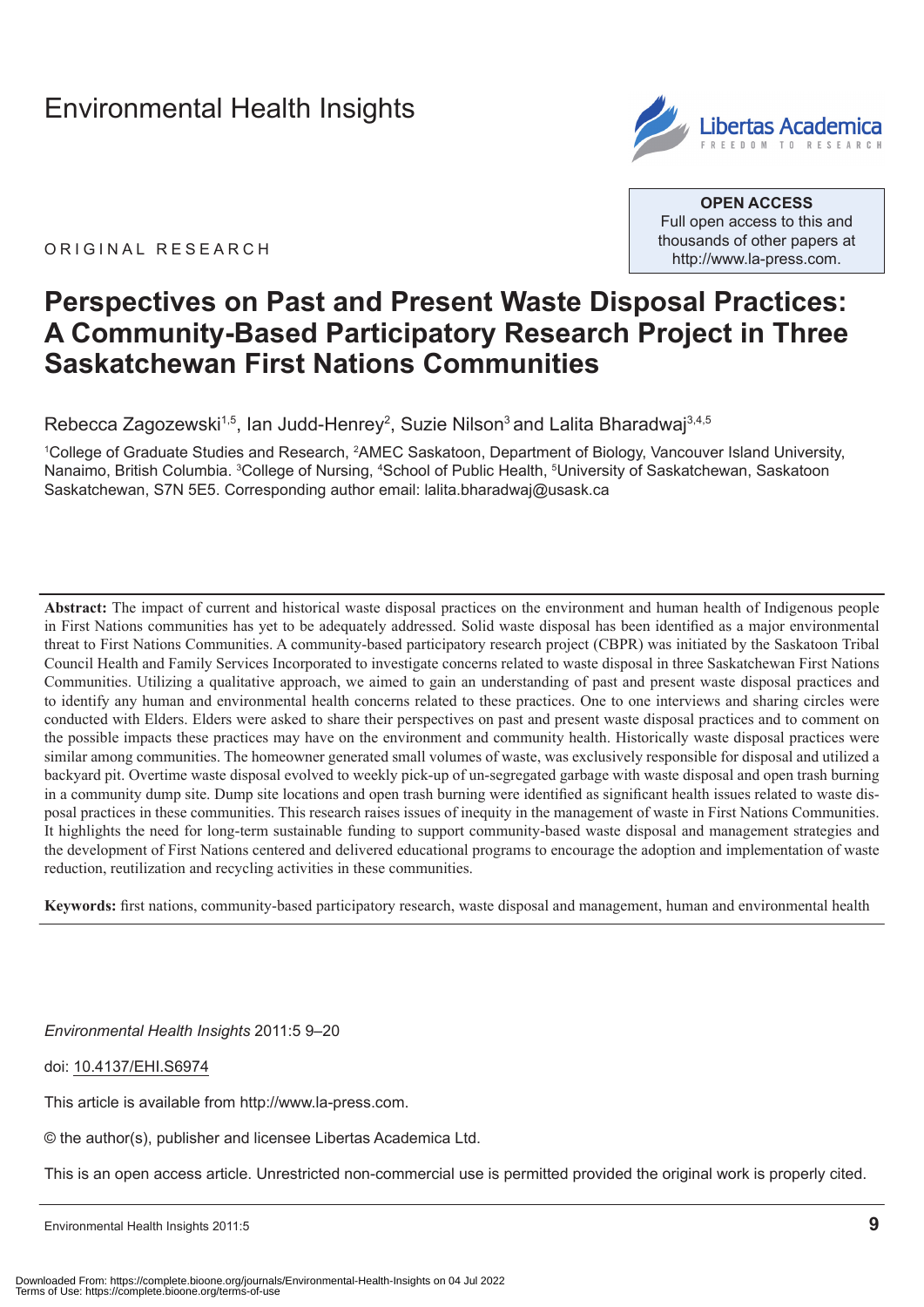### **Introduction**

Throughout the history of Canada, First Nations interests have not been represented with respect to laws, regulations and enforcement towards the environmental protection and management of their lands.1,2 In Canada, a series of municipal, provincial and federal laws and regulations have been developed to govern land use for the environmental protection of off-reserve communities. Although these laws and regulations are in place, enforced, and utilized as tools to control an extensive assortment of environmental risks in off-reserve communities, no such laws of environmental protection are currently in place for First Nations Communities.<sup>2-4</sup>

For over a century (from 1876 to the early 1980's), the *Indian Act* has been the main mechanism employed to govern the use of First Nations lands).<sup>5</sup> Under this act, Indian and Northern Affairs Canada (INAC) is the authority responsible for regulating First Nations land use, environmental management and protection. In the early 1980's, through the development of land management and administrative programs, INAC provided some options to First Nations to enable communities to assume more land management responsibilities. The Regional Lands Administration Program (RLAP) and the Delegated Lands Management Programs (DLMP), introduced in the 1980's, but then replaced in 2005 by the Reserve Land and Environment Management Program (RLEMP), enabled the transfer of various land use planning, environmental and natural resource management and administrative land transaction responsibilities from INAC to First Nations<sup>3,6</sup> The only current alternative, under the Indian Act, is The First Nations Land Management Act (FNLMA), a federal law enacted in 1999 which provided signatory First Nations law-making authority over reserve lands, resources and the environment.<sup>7</sup> The FNLMA sanctioned a Framework Agreement on First Nations Land Management, negotiated and signed, in 1996, between 14 First Nations and the Minister of Indian Affairs and Northern Development. In 2002, the Land Management regime was opened to other interested First Nations, however, policy decisions were made in 2008 to close the regime to new entrants due to the lack of sustainable long-term funding and thus the majority of First Nations communities are governed by INAC under the Indian Act.3,6



During negotiations of the Framework Agreement, solid waste was identified as one of 4 major environmental threats to First Nations communities.<sup>3,8</sup> In addition, discharge of household sewage and industrial and commercial wastewater into surface water, fuel storage tanks and environmental emergencies, such as chemical spills, were considered essential for environmental protection and recognized to pose significant risks on reserves. In 2007, Environment Canada also recognized landfills, solid and hazardous wastes, as well as the air emissions from incineration and open burning of garbage as significant on-reserve risks requiring immediate attention.<sup>3</sup> The Minister of Indian and Northern Affairs Canada, under the "*Indian Reserve Waste Disposal Regulations"*, is responsible for the operation of landfills and waste dumps in First Nations communities.<sup>9</sup> To date, INAC neither promotes nor conducts significant surveillance of dumping sites and is not equipped to monitor compliance, conduct inspections or enforce waste disposal regulations.3,10 Thus the majority of waste sites in First Nations communities across Canada remain unregulated.<sup>1,2</sup>

Under current national and provincial legislation, the location of landfills on off-reserve communities requires a geological site selection process; however in most First Nations communities, derivation of landfill (more appropriately referred to as community dump site) location does not consider this process. As a result, community dump sites are often developed in geologically unacceptable sites and are not equipped with modern engineered liners and leachate collection systems. Community dump sites are known to be located in areas with silty sandy soils, near surface water features, rather than in more geologically acceptable areas composed of less permeable soils and distant from major water sources.<sup>1,4</sup> Additionally, abandoned dump sites are not monitored for gas emissions or appropriately sealed with a clay cap, to prevent vertical penetration of water into wastes.<sup>1,4,11</sup> At present there are no central records documenting past as well as current waste disposal practices in Saskatchewan First Nations and the number and location of active and inactive dump sites are not known.<sup>1,11</sup>

Inadequately managed solid waste disposal sites are common sources of pollution in First Nations<br>communities<sup>12</sup> and the detrimental effects of and the detrimental effects of ineffective waste management practices on human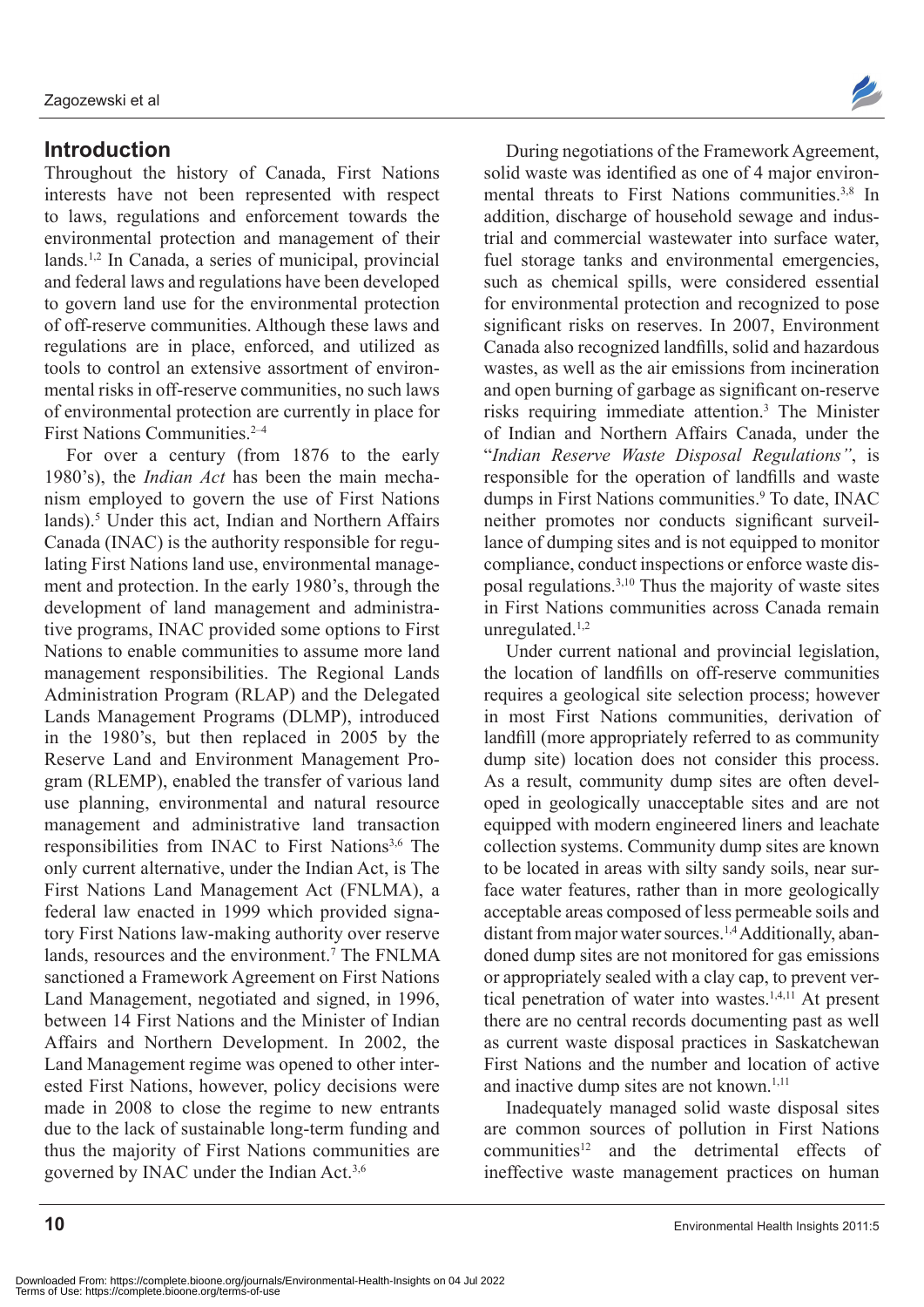

and environmental health is well documented.13 First Nations communities are highly dependent on the health of the environment and the concerns of First Nations people with respect to the adverse effects of inadequate dump site locations, garbage burning, and poor waste management practices have increased over the years.<sup>1,4,11,14</sup> The historical poor management, monitoring and remediation of solid waste facilities across Canada's First Nations Communities and the lack of current resolve over this issue has left many First Nations people feeling the consequences of environmental pollution.

One of the first well-documented cases, to the present issue includes mercury poisoning in the Asubpeeschoseewagong Netum Anishnabek community in the 1960's as a result of the Dryden Chemical Company discharging chemical waste directly into the English-Wabigoon river system, a main water source for the Asubpeeschoseewagong Netum Anishnabeck, or Grassy Narrows First Nations Community located north of Kenora, Ontario. The Anishnabek suffered economically, socially and culturally as a result of the mismanagement and illegal disposal of industrial chemical waste. Some thirty years later, there are still severe restrictions on game fish consumption, $15-17$ unemployment is at a high of 80%, social problems have arisen as a result of the loss of the communities' self-sufficiency,<sup>15</sup> community members are more reliant on market foods due to the growing lack of confidence in traditional foods due to the pollution of their river system and today, still suffer the effects of mercury poisoning.<sup>18</sup> The disruption and decay of cultural practices and participation in traditional economy (hunting, fishing trapping), as a result of perceived, or documented, cases of environmental contamination, has had a negative impact on the health and wellbeing of individuals, their families, and communities and has contributed to the current inequity in the health status of First Nations in Canada.<sup>19,20</sup>

In 1976 the United States Environmental Protection Agency (USEPA) stated: "… 90 percent of municipal and industrial wastes are disposed of on land in environmentally questionable ways. The results are potential public health problems, groundwater contamination by leachate, surface water pollution by runoff, air pollution from open burning, fires, and explosions at dumps, and risks to ecological systems.21 In fact, cases have been documented where leachate from municipal solid waste disposal sites have contaminated groundwater that supplied residential wells in Sayvill, Long Island New York,<sup>22</sup> and Rockford Illinois.<sup>23</sup> Hazardous substances associated with waste management have been identified as persistent environmental pollutants and known or suspected human carcinogens.13 Waste incineration is known to produce a variety of pollutants from the combustion of chemical, industrial and household wastes. These can be grouped as particles and gases, metals and organic compounds.24 Metals such as cadmium, mercury, arsenic, chromium, nickel; organics that include, dioxins, polychlorinated biphenyls (PCB), polyaromatic hydrocarbons (PAHs); particulate matter and sulphur dioxide, are waste associated pollutants that have been classified as having the greatest potential impact on human health based on their environmental persistence, bioaccumulation, amount emitted and their inherent toxicity.<sup>13</sup>

The impact of current and historical waste disposal practices of the environment and human health of First Nations communities across Canada has yet to be adequately addressed or investigated. The Saskatoon Tribal Council Health and Family Services Inc. (STC) and the Health Canada Regional Environmental Health Officer, for the Saskatchewan Region, identified the potential for contamination of surface and groundwater by historical and current dump sites as a top priority. This issue was identified as critical since most First Nations rely on local surface or groundwater for their drinking water supplies, and the potential impacts to health and environment associated with waste disposal practices is potentially significant through contamination of drinking water supplies in First Nations communities. Groundwater analysis, in areas of active and inactive community dumps, as well as backyard waste disposal pits indicated that health- and aesthetic- based water quality guidelines for Canadian Drinking Water Quality (GCDWQ) were exceeded in water samples collected for analysis. Parameters found to exceed GCDWQ<sup>25</sup> included: chloride, sulphate, pH, arsenic, barium, iron, manganese, lead, total dissolved solids and total coliform bacteria.<sup>1</sup> The results of the water analysis demonstrated a risk to groundwater quality in the areas of waste disposal.Chemical analysis of soil and ash samples collected from one active community dump site indicated the presence of dioxins and furans at

Environmental Health Insights 2011:5 **11**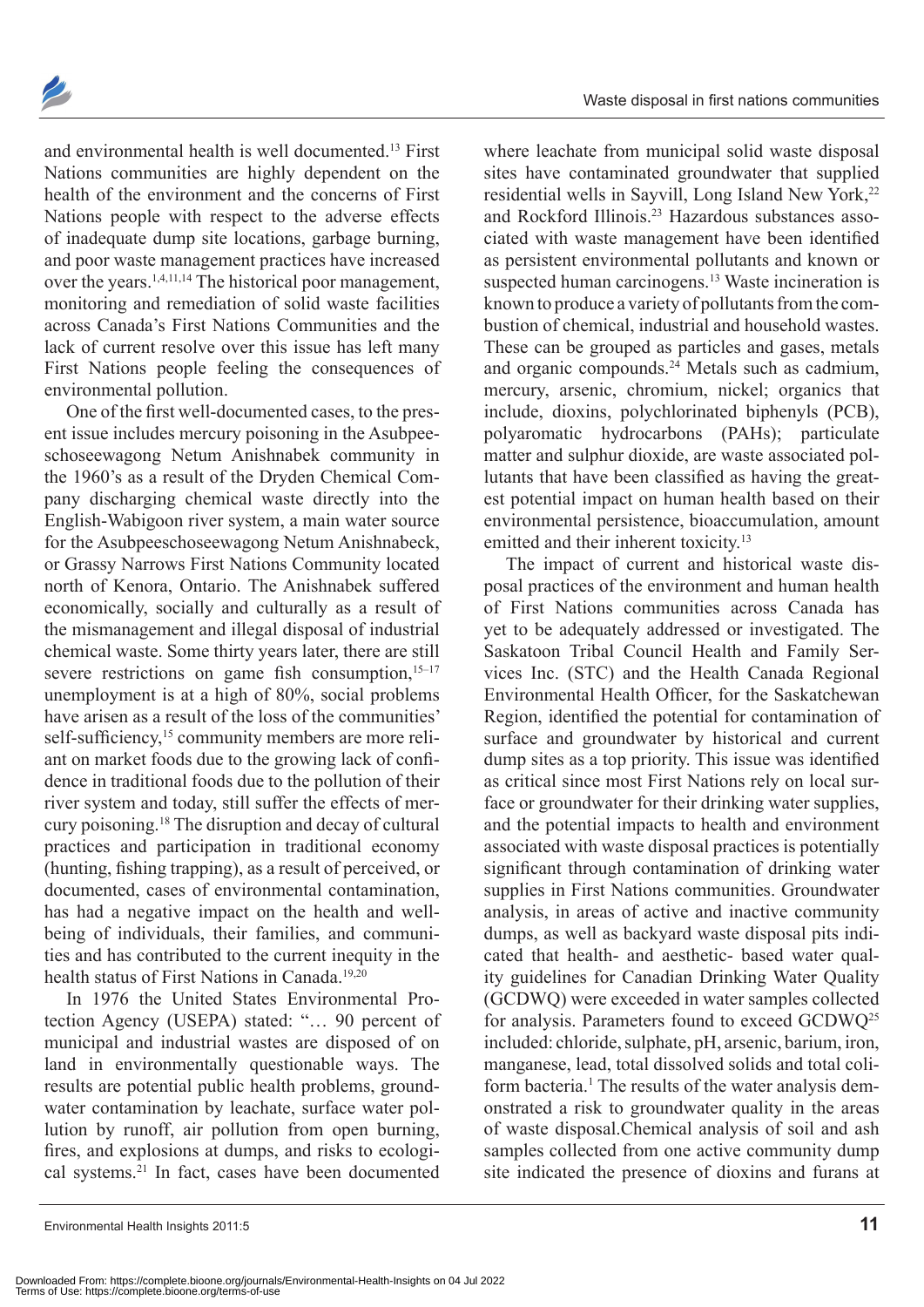concentrations well above the Canadian Council of Ministers of the Environment  $(CCME)^{26}$  soil quality guidelines for the protection of human and environmental health. These results suggest a risk for the community to dioxin and furan exposures at levels above the safety guidelines.

A community-based participatory research project (CBPR) was initiated to describe waste disposal practices and to explore health and environmental concerns related to these practices in three Saskatchewan First Nations Communities. This research project serves to present the views of First Nations Elders on past and present waste disposal practices in their communities. This article is a presentation and analysis of the knowledge presented on waste management practices during sharing circles and one to one interviews with participating Elders from three Saskatchewan First Nations communities.

#### **Methods**

The community-based participatory research project was initiated by the Saskatoon Tribal Council Health and Family Services to investigate concerns related to waste disposal and possible groundwater contamination in First Nations Communities in Saskatchewan. The research reported here was part of the larger CBPR project that examined the hydrological, microbiological, and toxicological aspects of active and inactive waste sites in three Saskatchewan First Nations Communities. Community-based participatory research strives to be community situated, collaborative and action oriented.27–29 This specific project was based on a respectful collaboration built between researchers and communities for the purpose of creating new knowledge and understanding of waste disposal that was of practical relevance to the involved communities.

With the inclusion of a qualitative approach, we aimed to gain an understanding of the past and present waste disposal practices in three First Nations Communities and the potential human and environmental health concerns related to these practices of waste disposal. All participating communities are located north of Saskatoon, Saskatchewan, Canada, an urban center with approximately 250,000 residents located in the center of the province of Saskatchewan. Mistawasis First Nation is located northwest of Saskatoon, has approximately 2,254 registered



Interviews and sharing circles, varied in length, participant gender and number. In general, one to one interviews took place with female participants and ranged in duration from seven to twenty five minutes. Sharing circles generally had equal gender representation, were composed of at least three men and three women and ranged in duration from thirteen to sixty minutes. Interviews and sharing circles were videotaped and recorded into DVD format and conducted in the summer of 2004. In keeping with the principles of Ownership, Control, Access, Possession (OCAP) and community-based participatory research, $32$  a consultative and approval process was undertaken with Elders along with Chief and Council prior to the engagement of research and dissemination activities.<sup>28</sup>

Thematic content analysis of transcribed interview and sharing circles was conducted to identify main themes arising from participants' responses.<sup>33</sup>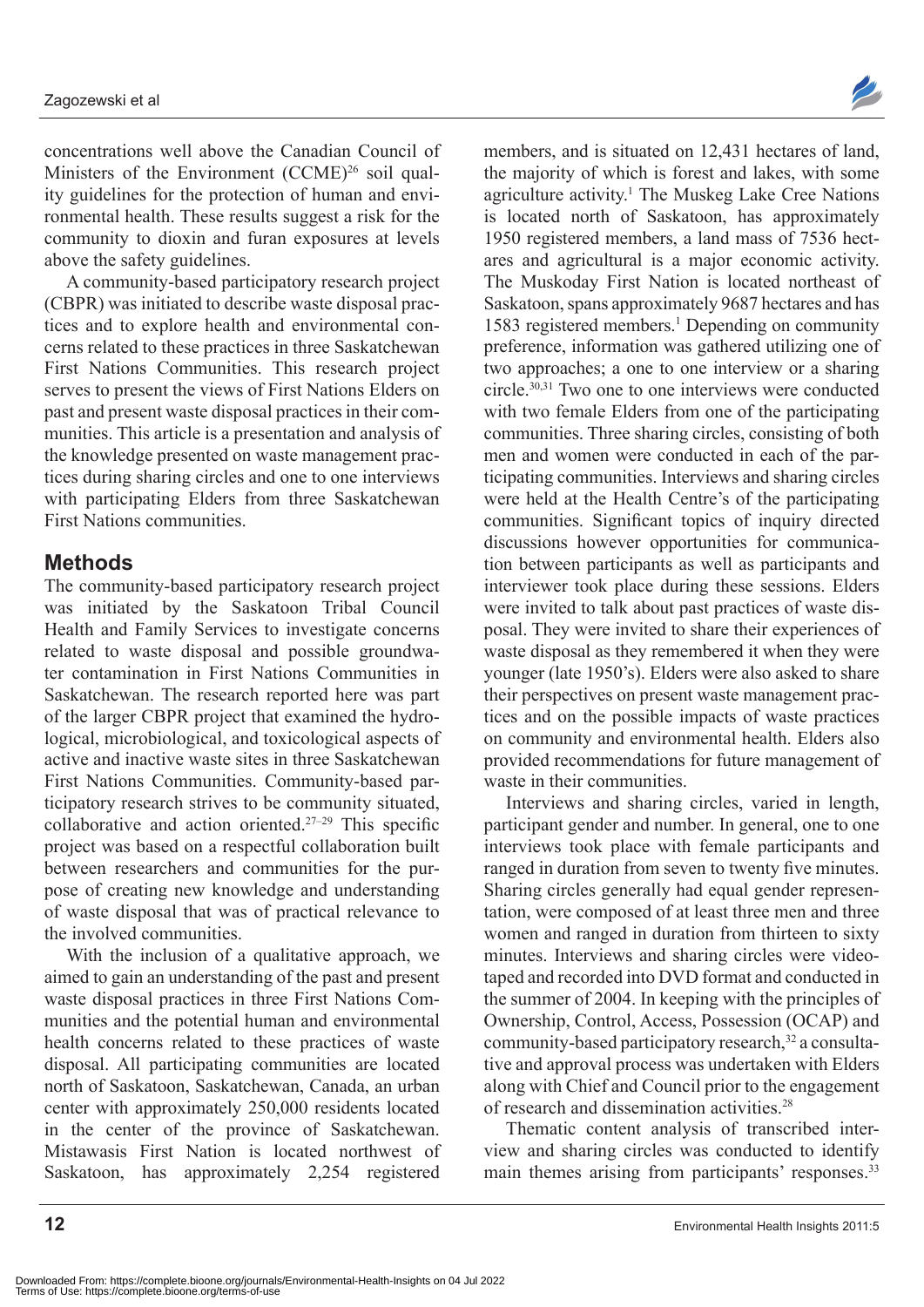



Video recordings were digitally transcribed verbatim. Utilizing Atlas.ti software, transcribed data were managed, organized, and coded by use of topic and descriptive categories, into emerging themes.<sup>34,35</sup> Major emergent themes were identified using an iterative process of comparison and evaluation across interviews and sharing circles. Comparative data analyses<sup>36</sup> were used to uncover similar and dissimilar relationships among emergent themes within and between communities.

### **Findings and Discussion: Past and Present Waste Disposal in First Nations**

The analysis revealed that historical waste disposal practices among the three communities were fairly consistent. In the past options for waste disposal were limited and the homeowner was exclusively responsible for disposing waste. Typically, households generated small volumes of garbage and a backyard pit or personal waste site was the most common past practice of waste disposal.

Larger waste sites, designated for the disposal and eventual burial of metals, iron scrap, construction materials and appliances, were also utilized in the past by community residents. The number of larger waste sites, in operation, at any one time, in a single community, was not determined. However it was assumed that a single large waste site was in operation until capacity, at which time, the contents at the site were buried and a new site was created. Elders did not refer to these large waste sites as public dumping grounds or landfills but considered these sites as places to store junk.

Overtime, the responsibility for waste disposal transferred from the homeowner to the community. Waste disposal practices evolved from backyard pits and larger waste sites to weekly pick-up of un-segregated garbage with waste disposal into larger community dump sites. This present practice, a convention on many First Nations communities across Canada today, includes open-air dumping coupled with trash burning. Like many communities across the nation, community dumps, are built without engineered liners, leachate collection systems, and a site selection process inclusive of sound geological information.1 Open-air dumping coupled with trash burning was the current practice in two communities.

Weekly garbage truck pick-up with off-reserve disposal in an appropriately engineered landfill, governed by a local municipality, was currently practiced in the third community.

Elders expressed that community dumpsite locations as well as the practice of open trash burning were significant health issues related to waste disposal practices in their communities. Waste segregation and recycling were recommended as future waste management practices by Elders from all communities.

Overall, discussions with Elders were centered on the description of past and present practices of waste disposal, the health and environmental issues related to these waste practices and the options for future waste management. These main areas of discussion are sequentially reviewed below.

## Past waste disposal practices

All participants indicated that historically very little household waste was generated and most waste consisted of glass and old cans. All participants mentioned that the disposal of plastic waste was diminutive. For example one Elder explained:

We didn't create much garbage, you know. A few tomato cans and usually a pile of moss that my mother used for moss bags. And that's all I knew of.

### Another Elder commented:

There wasn't that much garbage back then. Yeah, no pampers. Little, or no plastic.

Elders recalled some disposal of old furniture, vehicle scraps, oil cans and wood. These items were in general, personally disposed in an area within an individual's backyard or in a larger waste sited located in a designated area within the community. These sites of waste disposal were not considered public dump sites and were often referred to as places to store junk. Elders recollected that these "junk storage sites" were also utilized for the disposal of metals and iron scrap such as fridges and stoves, as well as the disposal of construction materials during the period when reserve housing was built. For example one Elder recalled:

I don't remember any landfills or anything like that. We may have had some place to store junk like iron and stuff like that.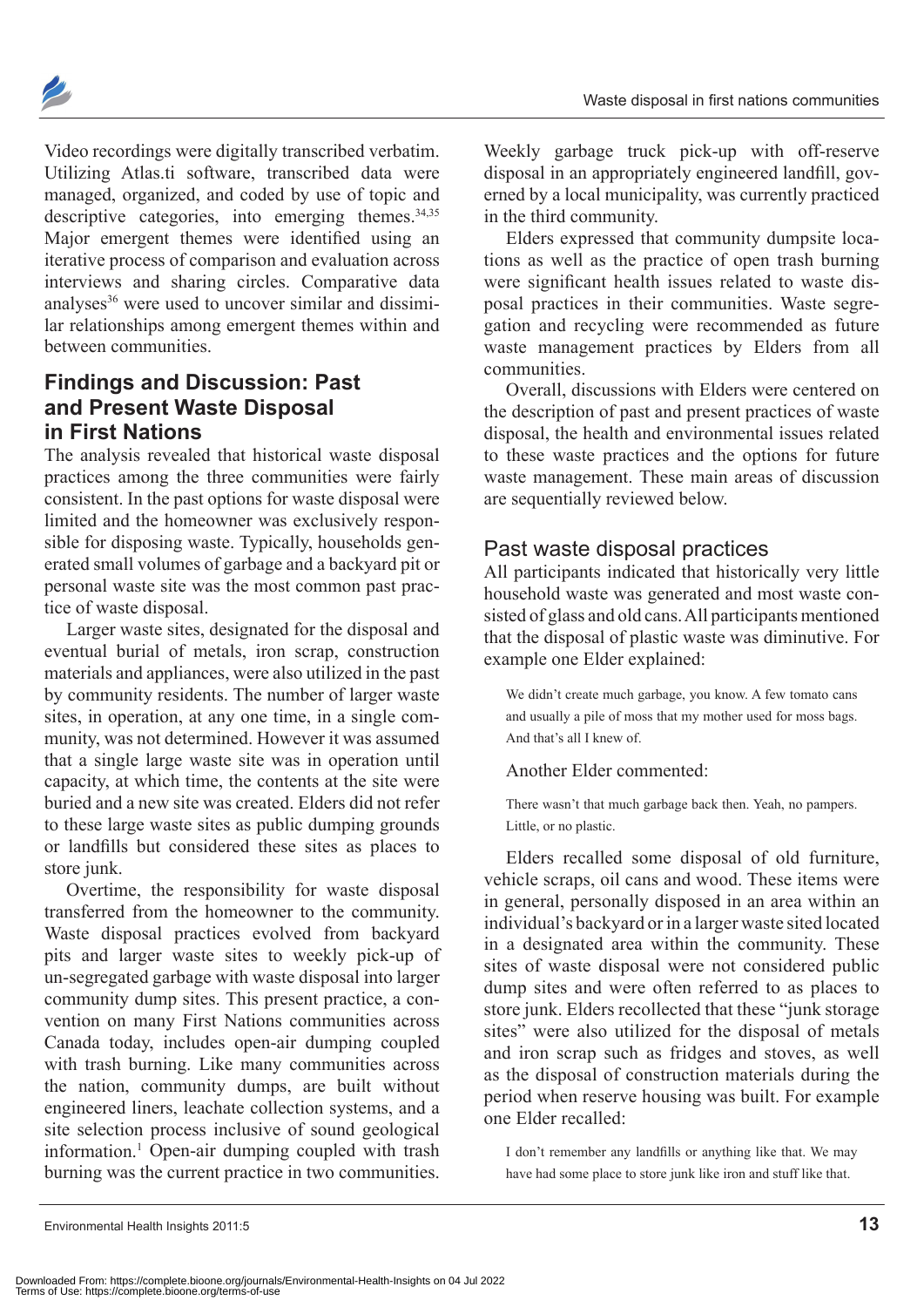Elders described that community members had very few options for waste disposal, there was no central management and methods were limited. Public garbage dumps were non-existent and in general community residents were responsible for their own waste disposal. Primarily due to convenience and as a result of the limitations in waste disposal methodologies, historically, a small pit dug in the backyard was the most common past practice for disposing waste. Briefly a household member would simply dig a pit in the backyard, dispose their garbage into the pit, ignite the garbage and eventually cover the ashes with dirt thus refilling the pit. An alternate site in the backyard was then selected for subsequent waste disposal. The methods of past waste disposal were expressed by three Elders as follows:

They used to dig a hole. And burn it. Go in there and light a match. And then cover it.

When we used to throw our garbage, you know, in the garbage dump, we used to burn it right away. So when it got full, just buried it and then make another little hole. They weren't big. Just a little hole.

We didn't have much choice in my younger days … garbage wasn't just thrown around. It was always kept, you know, stuff that got burnt was burnt and the stuff that could be buried was buried.

Elders commented on the number and location of past dump sites. All Elders recalled that numerous unfenced backyard pits and larger dump sites were sporadically located across reserve land. These past dump sites were generally placed in locations away from homes however as the community expanded, houses were built in close proximity to covered waste sites. Backyard pits and larger dump sites, designated for metal waste, were not considered public waste sites and central records documenting the location or quantity of these sites were not available or in existence. Elders commented that it was likely that existing residences are located in close proximity to covered waste sites as a result of sporadic placement and absence of any central waste site records.

Three Elder's commented on this topic as follows:

There used to be one by [name] there, like, before the house was built.

"[name] was saying there was one over here where her place is now too. I guess one time. But it was all tin and steel and stuff like that. Not regular waste … it was probably tools



and instruments or whatever". You know, [name] was telling us that right where our garden is was a dump. And when [name] works that up, he brings up old tin and stuff."

In summary, past waste disposal practices were similar among communities, and homeowners were primarily responsible for disposing waste. Historically, households generated small volumes of garbage and a backyard pit was the most convenient, practical and common practice for waste disposal. A small number of larger waste sites were utilized for the disposal and eventual burial of metals, iron scrap, construction materials and appliances and a small number are still in operation today. Past waste sites were sporadic and not formally documented and as communities grew, houses were built in close proximity to covered waste sites perhaps posing some health risks. The total number of backyard or personal waste disposal pits could not be determined in each community. However it was estimated, based on the information gathered, that at least 100 nonoperational pits, could exist on community land.

All Elders indicated that a few historic backyard pits were still in operation today. These pits were mainly utilized for the disposal of household, some agricultural, and construction wastes. Although backyard pits were primarily utilized for household waste disposal in the past, it was established that in one community, a backyard pit was utilized for the preservation of wooden fence posts and still contained traces of chromium, copper and arsenic. Like the backyard pits, Elders also indicated that a few larger waste sites were still in operation today. The past locations and total number of the nonoperational sites was not known or recorded. Elders stated that there was a strong possibility homes were built in areas where these former waste sites were once in operation.

### Present waste disposal practices

Open-air dumping, coupled with trash burning was the current waste management practice employed in two of the three communities involved in the project. Resident's of these communities disposed all household and industrial waste into residential bins which were emptied weekly by use of a garbage truck. Waste was transported to, and then disposed of, in the community's waste site. Each community had one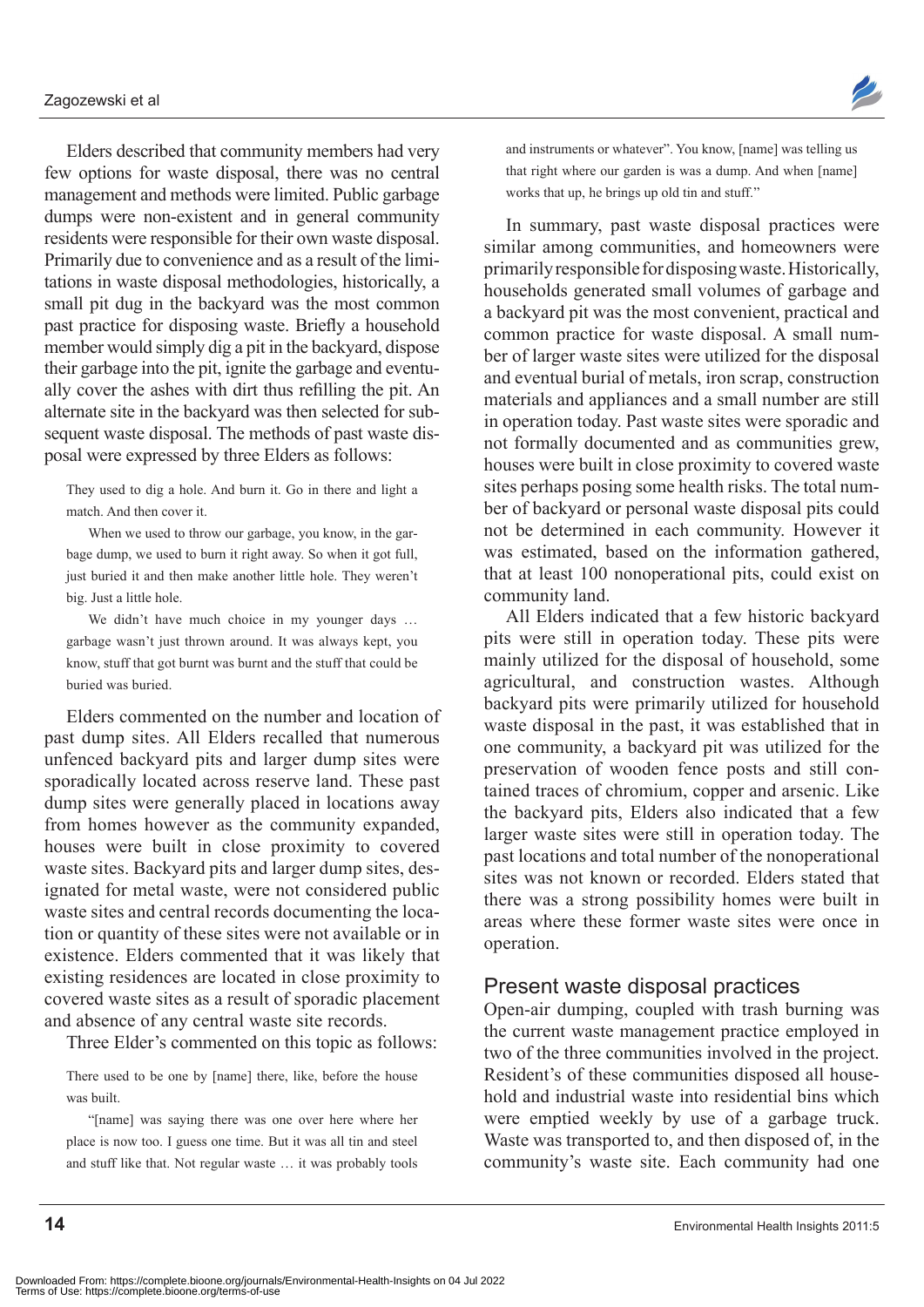

active waste site at the time of the interviews. Waste disposed was un-segregated and included: plastics, household products, paper, industrial wastes such as paint and oil containers as well as tires. One participant describes how tires, oil and paint cans, and old oil, items that generally require separate disposal, are simply disposed of along with other materials.

I think they throw them all into that one dump. I think that's right … into that one part. I think it's one big hole, yeah.

All refuse brought to the community waste site was burned. In one community garbage was burned twice a week, every Monday and Thursday. The details regarding the frequency of garbage burning in the other community was not explained. Segregation and recycling of waste materials was not currently practiced in these communities. With the exception of two concerns; burning garbage and waste site location, the Elders of these communities were generally satisfied with the current waste disposal practices in their communities. Two Elders commented on the current waste practices as follows:

Looking at it from past years and now, it's much cleaner. I'm proud of our reserve, you know? Very proud. Cause it looks clean all the time.

Weekly garbage truck pick-up with off-reserve disposal, to a neighbouring city landfill, was the current practice in one of the three communities involved in the project. Household garbage was disposed into residential bins, emptied weekly by garbage truck and then transported to the landfill. To some extent waste segregation was practiced in this community. For example; paint cans and other paint products were separated from household garbage and taken to a depot in the city. Used oil was collected on reserve and hauled to a city oil depot. Elders believed that the oil was then reprocessed or recycled. Various metals and household appliances (washers, dryers, refrigerators, freezers, stoves, bed frames etc.) were disposed in a designated site on reserve. How these items were dealt with following their disposal to the site was not determined. Elders, from this community also indicated that a community waste site utilized prior to offreserve disposal was cleaned out with the majority of its contents hauled to the neighboring city's landfill. Elders in this community indicated that abandoned

cars were an issue of environmental concern. One Elder declared:

Cars are everywhere.

In the past a non-resident would travel from the nearby city and haul the cars off reserve however this is not a current practice and abandoned cars litter the community.

With the exception of the abandoned car issue the Elders indicated that they are pleased with the current waste disposal methods practiced in their community.

As one Elder stated:

"We're sort of ah, fairly happy with what we got with dealing with our waste right now".

Elders noted that overtime, the volume of household waste increased and the responsibility of waste disposal on reserve transferred from the individual to the community. As a result the practice of waste disposal evolved from the backyard pit to the community dump site. The timeline for this transition was not confirmed. However, the modification in disposal methods may have occurred in time with, and as a consequence of, population growth and the increased availability of over-packaged commercial commodities within these communities. Present waste disposal methods practiced encompassed either open-air dumping coupled with trash burning or off-reserve disposal. On the whole, Elders were content with current waste management practices employed in their communities.

## Human and environmental health concerns related to waste disposal practices

All Elders raised concerns over the potential effects of past and present waste disposal practices on human and environmental health. Health related discussions were centered on dump site locations and the current practice of open air trash burning at the community dump sites. Methods of dump and burn are commonly utilized in First Nations across Saskatchewan, yet these methods came to a halt in non-reserve communities with the enforcement of the provincial New Clean Air Regulations Act in 1989.<sup>37</sup> The community waste sites contain a variety of waste materials including; plastics, wood, paper, cardboard, tires, and electronics.

Environmental Health Insights 2011:5 **15**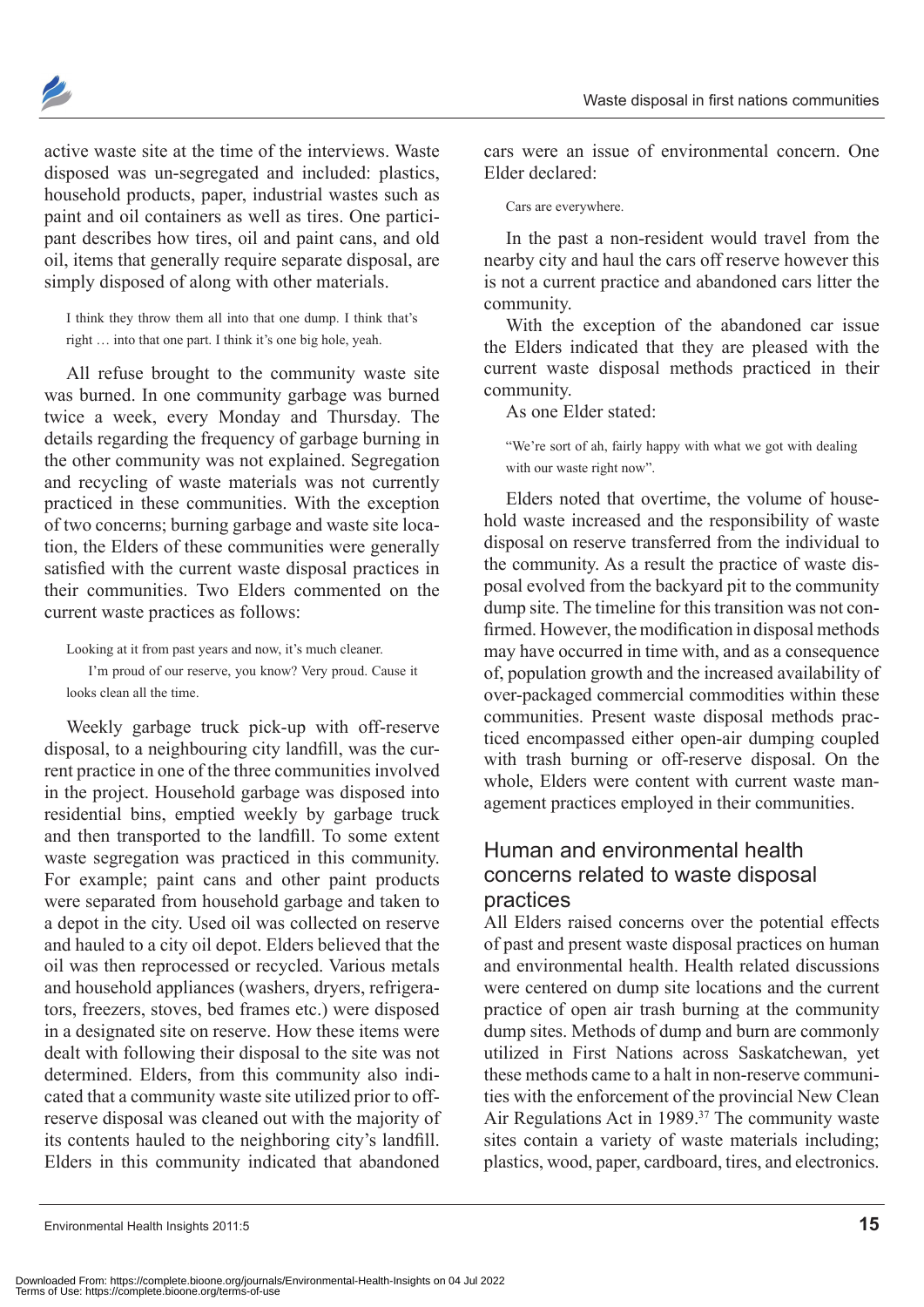Open air trash burning is known to create conditions for incomplete combustion<sup>26</sup> and, as a result, a complex mixture of substances can be released to air for potential inhalation. Carbon monoxide, carbon dioxide, and nitrogen oxides represent the largest portion of pollutants emitted from open trash burning.26,38 However, other chemicals such as; benzene, styrene, formaldehyde, polychlorinated dibenzodioxins (PCDDs; also known as dioxins), polychlorinated biphenyls (PCBs), polychlorinated dibenzofurans (PCDFs; also known as furans), and heavy metals (lead, mercury and arsenic) have been detected in smoke produced through the incineration of waste materials.<sup>38-40</sup>

Open air burning was conducted in two of the three communities. This practice was carried out mainly due to the small size and limited capacity of the current community dump sites. All Elders were dissatisfied with the practice of open air trash burning in their communities. Elders demonstrated concern for community members living in close proximity to the community dump and spoke of potential risks to their health, the health of their children and the air quality in their communities in relation to this practice of waste disposal.

For example as one Elder stated:

Everything gets dumped there. The worst part of it is they burn that and all that smoke gets into our little village. We have to shut all our windows. My little grandchildren are playing outside and inhale everything. And we got sick. They burn the garbage twice a week- Monday and Thursday.

Another Elder expressed great concern over the impacts to the ambient air quality in their community as a result of burning tires at the community dump site. The Elder commented:

No [I don't notice any smells from the garbage dump], but the only thing I don't like seeing burnt is tires. There's a thing in those tires, they come and it goes all over. Travels with the air, I figure. And that's not very good. That's the same thing as you have your car running in the garage. That's the way I think those tires. And maybe there is a lot of other things there that we don't like [being burnt].

The burning of refuse helps to minimize the build-up of materials in the community dump sites; however, as a number of respondents pointed out, the smoke is a nuisance, and they are concerned with the possible impacts to ambient air quality, exposures to



airborne contaminants and the impacts to the health of their children and community members as a result of these airborne exposures.

All participating Elders noted that past and present dump site locations were an environmental issue. Elders expressed concern over the potential contamination of local lakes and rivers in their communities through run-off from the community dump site.

For example as two Elder's acknowledged:

There's a lake by the garbage dump too. And some of these lakes, you know, they have a stream going from lake to lake or creek and that can carry that disease right down to where we get our water.

So what would be stopping that there after they burn that, melts the plastic, big rain comes. Well naturally it's got to go someplace. I can see your point there.

It is not surprising that ground and surface water pollution was an environmental concern for the Elders of these communities. First Nations waste sites in general, are not built with engineered liners, leachate collection systems, and a site selection process, based on sound geological information, is not completed. For example; one of the current operational community dumpsites, was located in an area of silty sandy soils close to a lake.<sup>1</sup>

Elders from all three communities recalled that in the past, a major staple of their diet was fish. However, Elder's indicated that members in the community, including themselves, no longer eat fish locally caught in their communities. This change in fish consumption behaviour was mainly attributed to the perception that the lakes, rivers and fish are contaminated. Elders noted, through visual observations, that fish health, appearance and meat quality have declined over the years. Two participating Elder's views on this discussion point were articulated as follows:

Well people do fish around here but I don't think anyone eats them. There's too much contamination. The fish don't even look good to me. Not like they used to anyway.

You could go down to the river anytime and go and catch a few fish, you know, for a meal. But now I wouldn't even eat them. And when you cook them, they fall apart.

Elder's comments indicate that point source contamination of community water and fish supplies are considerable concerns in their communities.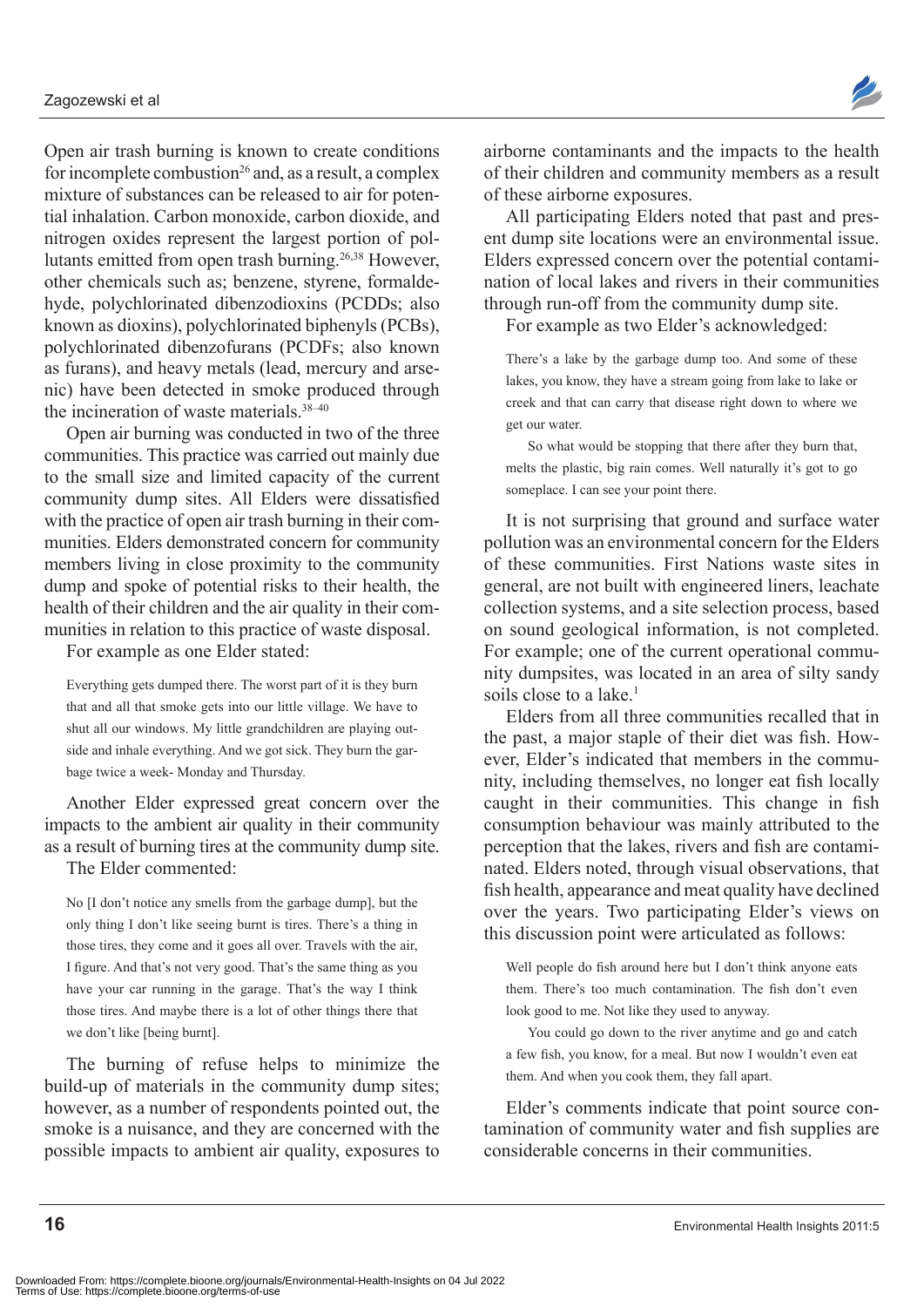

## Recommendations for future waste management practices

Throughout discussions on waste disposal practices, Elders provided recommendations to improve current waste management practices in their communities. Their suggestions concentrated on two main areas of waste disposal; segregation and recycling. They pointed out for example that, separating garbage at home into recyclable, compostable, and toxic materials would be important steps in decreasing the amount of garbage sent to the community waste site.

There is all kinds of ways that we would cut down on the amount that's going into the landfill.

One thing we could do to help is ah, I know I would have a hard time with it, but we get used to things and you start doing them. The garbage should be sorted at home and then plastics could be recycled … Papers, those can all be recycled.

The only thing I can think of right now is what we talked about is some of our disposal, I guess, garbage bins, we call it here. Cardboard boxes, stuff like that. That stuff can be recycled you see- Certainly take a lot less room on [name] truck there."

Elders indicated that the recycling of plastics, papers and batteries could be introduced as a first step for waste reduction. All Elders were in favor of incorporating recycling at the household and community level. They indicated that special recycling bins could be distributed to individual homes in the community or could be located in designated locations where community members could then drop off their recyclables.

Several Elders noted:

I think maybe that's what we could use on this reserve here is a place to, maybe even in the village, maybe three or four places where a person could take these recyclable materials, just like a mesh bin or something. Take these paint cans and stuff and throw them in there instead of throwing them anyplace else. And they could be picked up there once in a while.

But you see, if we had a recycling bin, all that stuff would be put in there, whatever we don't use, like magazines ... I still say we could use a recycling bin for paper and also for cans. Like paint cans and all that stuff, we could use that.

Elders recognized that it would take some time to implement segregation and recycling in their communities. However they optimistically indicated that overtime these methods would eventually be accepted and practiced within their communities. As one Elder briefly commented:

Waste disposal in first nations communities

But it would catch on. It would work.

The Elders from these communities provided several relevant solutions to remedy some of the issues with current waste disposal practices in their communities. Introducing bins for recyclable materials and teaching residents to separate garbage at home are achievable targets that would reduce waste entering the community dump site.

### **Conclusions**

Where and how to begin waste management programs is a critical issue for First Nations communities with limited resources. The fundamental problem that faces the management of virtually all solid wastes is they comprise complex mixtures. Comprehensive solid waste management incorporates a diverse range of activities including reduction, recycling, segregation (separation), modification, treatment and disposal all of which have varying levels of sophistication.

First Nations communities across Canada are not homogenous, have various waste disposal requirements and perhaps in some communities, due to their geographic locations may not have the opportunities to partner with municipalities. Thus, community-based strategies for solid waste disposal and management may be the best option for First Nations Communities across Canada. Possible strategies of addressing immediate waste management issues could include the adoption of waste reduction, reutilization and recycling activities in these communities. Local government initiatives, public education programs, and federal/provincial support for, and participation in, regional efforts have been highly effective in reducing solid waste through programs aimed at waste reduction, reuse and recycling of waste (3Rs) in off-reserve communities.41 The creation and introduction of First Nations developed and centered educational programs that promote these waste management strategies could complement and enhance their successful and sustainable implementation in First Nations Communities. Federal and provincial agencies must understand that First Nations communities are restricted in terms of economic capital, constrained in terms of available labour, operational capabilities, and technical expertise.

Environmental Health Insights 2011:5 **17**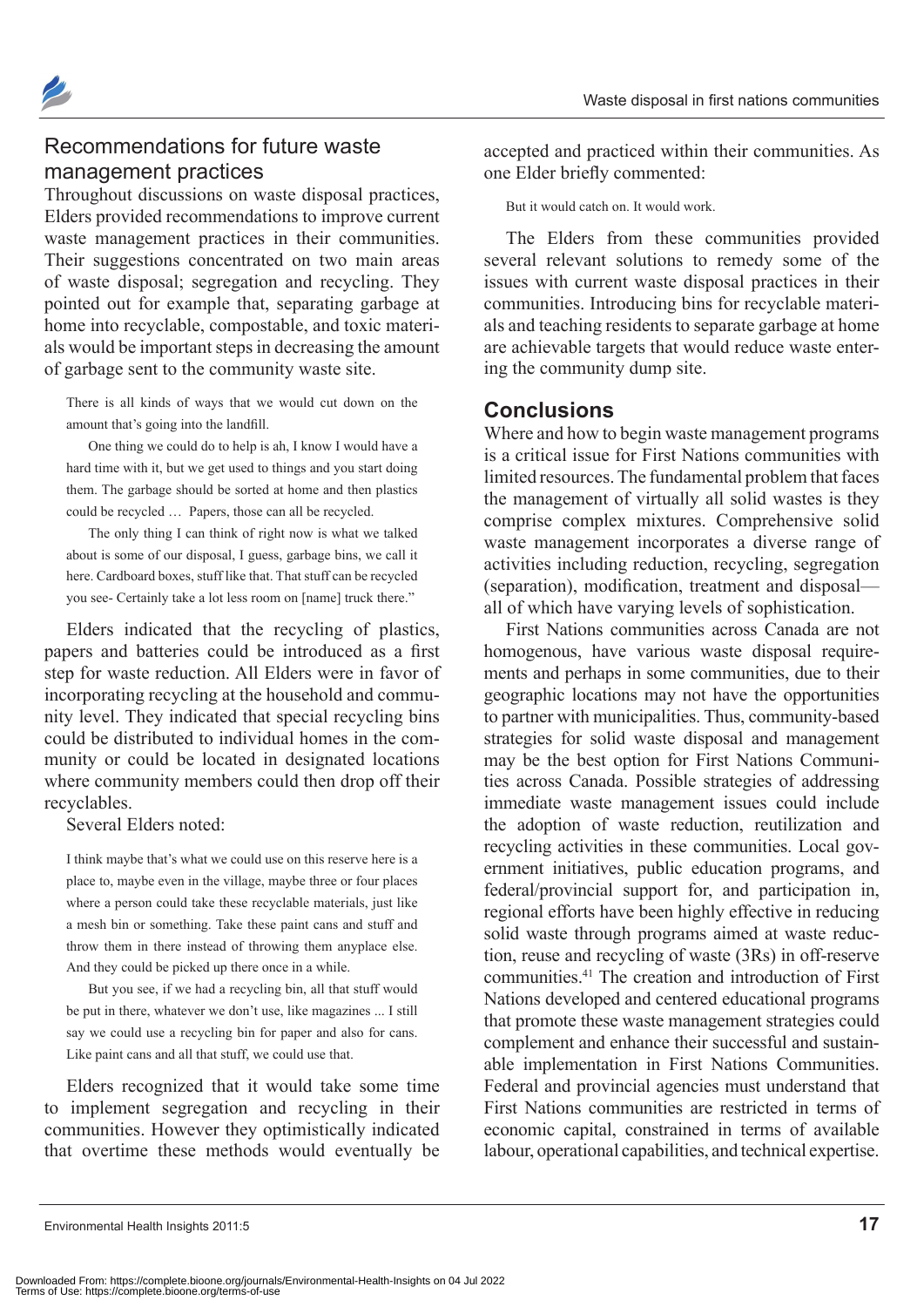

Long-term stable funding should be made available to support the engineered construction of landfills and the human and physical infrastructure required for the technical operation, inspection, monitoring and overall management of these landfills. Adequate infrastructure, education and training for the segregation of hazardous from household waste could also facilitate better waste disposal practices and lead to the cessation of burning waste in both backyard pits and community dump sites thus alleviating the risks to human and environmental health in these communities.

The Public Works Department (PWD) of a First Nations community, or other named group, is typically responsible for community services, and establishes and maintains the community dump site. The PWD seems to be the logical body to take on the main requirement of centralized collection and disposal of solid waste in First Nations communities. However funding allocated to this department for the operation and management of solid waste activities is often diverted to other competing priorities such as water supply, sewage disposal, housing, road repairs and construction. Secured funding for the PWD that is targeted strictly for solid waste management may be a critical step to ensure appropriate solid waste management in these communities. This could be achieved, at least in part, by utilizing Indian and Northern Affairs Canada (INAC) funding provisions through the Capital Assets Management System, and partly by the action of individuals within the communities themselves. Based on concerns for health, safety and the environment, community members could vote and agree to dedicate funding to the management and monitoring of waste and to meet requirements of a centralized sanitary landfill where there would be daily covering of wastes, secured and controlled access to the site and no open trash burning. These actions may lead to greater separation and segregation of wastes and recycling initiatives. For example communities may agree to arrange for special collections of major items (old appliances, furniture and automobiles) once or twice a year or even the development of a drop-off facility for hazardous wastes.

Regional scale waste disposal may be another option for First Nations Communities. First Nation communities could partner and share the costs of collection, disposal equipment and labour for the operation and management of a regionally centralized waste site.

Some First Nations communities have relatively small land bases and geologically, land may not be suited for waste site placement. While other communities may have a larger land base, could serve a larger population and offer a more geologically sound site for waste disposal. Agreements between partnering communities could be arranged to share existing or new collection and compaction trucks, any administration, monitoring, and management costs and revenue from the regional collection of recyclable materials.

To better inform waste management practices, communities could take part in a waste inventory to gain a better understanding of the types and volume of hazardous, household and recyclable wastes generated and the need for, and degree of, segregation, waste reduction and recycling regimes required for these communities. The process of local waste disposal could also be explored to inform waste practices and the initiation of a composing regime to promote waste reduction could be implemented.

### **Acknowledgements**

We respectfully thank the First Nations Elders of the Muskoday, Muskeg Lake Cree and Mistawasis First Nations, for sharing their experiences, knowledge and perceptions of waste disposal in their communities. We thank summer students; Ms. L. Kayseas, Mr. A. Hampton, Ms. M. Greyeyes and Ms. M. Johnston who assisted with the project. We would also like to thank our collaborators, Ceal Tournier and Laura Parenteau from the Saskatoon Tribal Council Health and Family Services for their advice and guidance throughout the project. Funding support was provided by the Indigenous Peoples Health Research Centre (IPHRC) Community/Partnership Network grant that was made available through support from the Institute for Aboriginal Peoples Health (IAPH) at the Canadian Institutes of Health Research (CIHR), the Saskatchewan Health Research Foundation (SHRF), The National First Nations Environmental Contaminants Program and Indian and Northern Affairs Canada (INAC) and the Royal Bank of Canada (RBC) Community Development Program.

The term "First Nations", is the common title used in Canada to describe the various societies of indigenous peoples who are accorded status as "Indians" according to the Indian Act (1985), and, who are not of Inuit or Métis descent. The constitutional term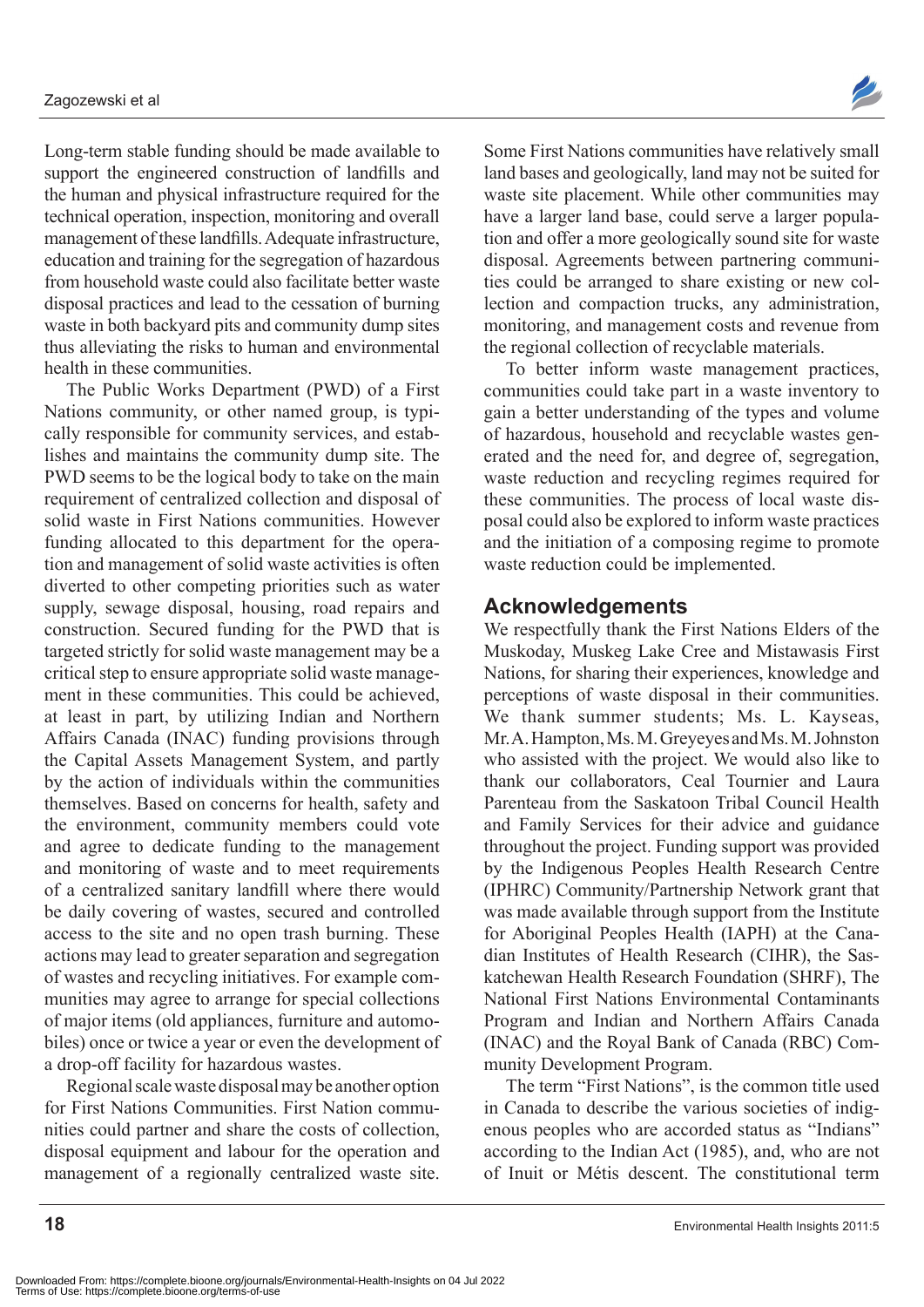

applied to all three groups collectively (Indian, Inuit, and Metis) is "Aboriginal".

### **Disclosure**

This manuscript has been read and approved by all authors. This paper is unique and is not under consideration by any other publication and has not been published elsewhere. The authors and peer reviewers of this paper report no conflicts of interest. The authors confirm that they have permission to reproduce any copyrighted material.

### **References**

- 1. Bharadwaj L, Judd-Henrey I, Wismer M, Nilson S. Investigation of the effects of landfill practices on environmental health in selected first nations communities. report to the assembly of first nations and health canada/ national first nations environmental contaminants program, Ottawa, Ontario, Canada; 2005:1–77.
- 2. Bharadwaj L, Nilson S, Judd-Henrey I, Oullette G, Parenteau L, Tournier C. Chief Daryl Watson, Chief Darcy Bear, Chief Gilbert Ledoux, Chief Austin bear waste disposal in first nations communities: the issues and steps toward the future. *Journal of Environmental Health*. March 2006;206:35–8.
- 3. Report of the Auditor General of Canada (2009) Chapter 6- Land management and environmental protection on reserves. [http://www.oag-bvg.gc.ca/](http://www.oag-bvg.gc.ca/internet/English/parl_oag_200911_06_e_33207.html) [internet/English/parl\\_oag\\_200911\\_06\\_e\\_33207.htm](http://www.oag-bvg.gc.ca/internet/English/parl_oag_200911_06_e_33207.html)l.
- 4. Bharadwaj L, Judd-Henrey I, Parenteau L, Tournier C, Watson D. Solid waste incineration in a saskatchewan first nation community: a community-based environmental assessment of dioxins and furans to pimatisiwin: *A Journal of Indigenous and Aboriginal Community Health.* 2008;6(1):161–80.
- 5. Department of justice 1876. The Indian act (R.S., 1985, c.I-5) [http://laws.](http://laws.justice.gc.ca/en/1-5/) [justice.gc.ca/en/1-5](http://laws.justice.gc.ca/en/1-5/)/. Retrieved on February 11, 2011.
- 6. Indian and Northern Affairs Canada. (2004). *Report on the Royal Commission of Aboriginal Peoples Volume 3, Gathering Strength*. [http://www.ainc](http://www.ainc-inac.gc.ca/ch/rcap/sg/sgmm_e.html)[inac.gc.ca/ch/rcap/sg/sgmm\\_e.html](http://www.ainc-inac.gc.ca/ch/rcap/sg/sgmm_e.html) (23, Apr. 2005).
- 7. Department of justice 1999. First nations land management act (1999, c.24) [http://laws.justice.gc.ca/en/f-11.8/index.htm](http://laws.justice.gc.ca/en/f-11.8/index.html)l. Retrieved on January 31, 2011.
- 8. First Nations land advisory board. (2010) Framework agreement on first nation land management. [http://www.fafnlm.com/framework-agreement.](http://www.fafnlm.com/framework-agreement.html) [html](http://www.fafnlm.com/framework-agreement.html). Retrieved January 31, 2011.
- 9. Department of justice Canada. (2011) Indian reserve waste disposal regulations (C.R.C., c.960). [http://laws.justice.gc.ca/eng/C.R.C.-c.960/index.htm](http://laws.justice.gc.ca/eng/C.R.C.-c.960/index.html)l.
- 10. Goldtooth T. Indigenous nations: summary of sovereignty and its implications of environmental protection. In: B. Bryant editor. *Environmental Justice: Issues, Policies and Solutions*. Washington, DC: 1995:56–75. Island Press.
- 11. Dillon consulting engineers and planners. *Identification and Verification of Active and Inactive Land Disposal Sites in Saskatchewan*. Appendices A– H, 50–81, Waterloo: Ontario; 1983.
- 12. Wolf AM, Spitz AH, Olson G, Zavodska A, Algharaibeh M. Characterization of the solid waste stream of the Tohono O'odham nation. *Journal of Environmental Health*. 2003;65:9–15.
- 13. Rushten L. Health hazards and waste management. *British Medical Bulletin*. 2003;68:183–97.
- 14. Crowe AS, Ptacek CJ, Rudolph DL, McGregor R. (2001) Landfills and Waste Disposal, 51–55. Retrieved February 12, 2005 from [http://www.nwri.](http://www.nwri.ca/threatsfull/ch12-1-e.html) [ca/threatsfull/ch12-1-e.html.](http://www.nwri.ca/threatsfull/ch12-1-e.html)
- 15. Hare W, Hull C, Pritchard D. (1999) Christian peace maker teams in Canada. Report on CPT fact-finding mission ot asubpeeschoseewagong netum anishnabek (grassy narrows first nation). [http://www.cpt.org/canada/](http://www.cpt.org/canada/grassyffm.php) [grassyffm.php](http://www.cpt.org/canada/grassyffm.php). Accessed on April 2, 2008.
- 16. Canadian Broadcast Center (CBC). (2004) Mercury Rising: the poisoning of grassy narrows. Reported on February 18, 2004 from [http://archives.cbc.](http://archives.cbc.ca/environment/pollution/topics/1178/) [ca/environment/pollution/topics/1178](http://archives.cbc.ca/environment/pollution/topics/1178/)/. Retrieved on February 28, 2011.
- 17. Toensing G. AFN demands answers in grassy narrows mercury poisoning. Reported on March 1, 2011 from [http://indiancountrytodaymedianetwork.](http://indiancountrytodaymedianetwork.com/2011/03/afn-demands-answers-in-grassy-narrows-mercury-poisoning/) [com/2011/03/afn-demands-answers-in-grassy-narrows-mercury-poisoning](http://indiancountrytodaymedianetwork.com/2011/03/afn-demands-answers-in-grassy-narrows-mercury-poisoning/)/ Retrieved on March 3, 2011.
- 18. Vecsey C. Grassy narrows reserve: mercury pollution, social disruption, and natural resources: a question of autonomy. *American Indian Quarterly*. 1987;11(4):287–314.
- 19. Waldram JB, Herring DA, Young TK. *Aboriginal health in Canada: Historical, cultural, and epidemiological perspectives*. Toronto, ON: University of Toronto press; 2006.
- 20. Health council of Canada. The health status of Canada's first nations, metis, and inuit peoples, Toronto, ON; 2005.
- 21. Meyers S. Status of solid waste management in the United States. US EPA Report No. SW-526; 1976.
- 22. Shuster K. Leachate damage assessment: case study of the Seyville solid waste disposal site in Islip (Long Island), New York. US EPA Report. 1976;SW-517, p. 25.
- 23. Shuster K. (1976a) Leachate damage assessment: case study of peoples avenue solid waste site in Rockford, Illinois. US EPA Report SW-509, p. 18.
- 24. Harrad SJ, Harrison RM. The health effects of the products of waste combustion. Birmingham, UK: institute of public and environmental health, University of Birmingham; 1996.
- 25. Health Canada. (2010) Guidelines for Canadian drinking water quality. [http://www.hc-sc.gc.ca/ewh-semt/pubs/water-eau/2010-sum\\_guide-res\\_](http://www.hc-sc.gc.ca/ewh-semt/pubs/water-eau/2010-sum_guide-res_recom/index-eng.php) [recom/index-eng.php](http://www.hc-sc.gc.ca/ewh-semt/pubs/water-eau/2010-sum_guide-res_recom/index-eng.php). Retrieved February 28, 2011.
- 26. Canadian Council of Ministers of the Environment (CCME). (2005) Dioxins and furans—Overview/rationale, accessed from [http://www.ccme.ca/](http://www.ccme.ca/ourwork/standard.html?category_id=3, 2 pp) [ourwork/standard.html?category\\_id](http://www.ccme.ca/ourwork/standard.html?category_id=3, 2 pp)=3, 2 pp. Retrieved on January 13, 2010.
- 27. Macaulay AC, Gibson N, Freeman W, et al; for the North American primary care research group. participatory research maximises community and lay involvement. *British Medical Journal*. 1999;319:774–8.
- 28. Nilson S, Bharadwaj L, Hill V, Knockwood D. Science in a circle: forming community links to conduct scientific research in partnership with communities. Pimatisiwin. *A Journal of Indigenous and Aboriginal Community Health*. 2008;6(1):123–36.
- 29. Cornwall A, Jewkes R. What is participatory research? *Social Science and Medicine*. 1995;41(12):1667–76.
- 30. Lindlof TR, Taylor BC. Qualitative communication research methods (2nd ed), Sage Publications, Thousand Oaks, CA; 2002:195.
- 31. Rothe JP, Ozegovic D, and Carroll LJ. Innovation in qualitative interviews: Sharing circles in a first nations community. *Injury Prevention*. 2009;15: 334–40.
- 32. Schnarch B. Ownership, Control, Access, and Possession (OCAP) for selfdetermination applied to research: a critical analysis of contemporary first nations research and some options for first nations communities. *Journal of Aboriginal Health*. January 2004:80–95.
- 33. Green J, Thorogood N. (2004) Qualitative methods for health research. London: Sage Publications. 262 pages, ISBN: 0-7619-4771-X.
- 34. Muhr T, Friese S. (2004) User's manual for ATLAS.ti 5.0 (2nd ed). Berlin: scientific software development. [http://downloads.atlasti.com/atlman.pd](http://downloads.atlasti.com/atlman.pdf)f. Retrieved November 15, 2010.
- 35. Morse J, Richards L. (2002) Readme first for a user's guide to qualitative methods. Thousand Oaks, London, New Dehli: Sage, 280 pages, ISBN 0761918914.
- 36. Thorne S. Data analysis in qualitative research. *Evidence-based Nursing*. 2000;3:68–70.
- 37. Environment Canada, 1989.
- 38. Environment Canada/Health and Welfare Canada. (1990) Environmental protection act: priority, substances assessment report no 1: Polychlorinated dibenzodioxins and polychlorinated dibenzofurans. Report En 40-215/1E. supply and services Canada, Ottawa.
- 39. Tiernan TO, Taylor ML, Garrett JH, et al. (1985) Sources and fate of polychlorinated dibenzodioxins, dibenzofurans and related compounds in human environments. *Environmental Health Perspectives*. 59:145–58.

Environmental Health Insights 2011:5 **19**